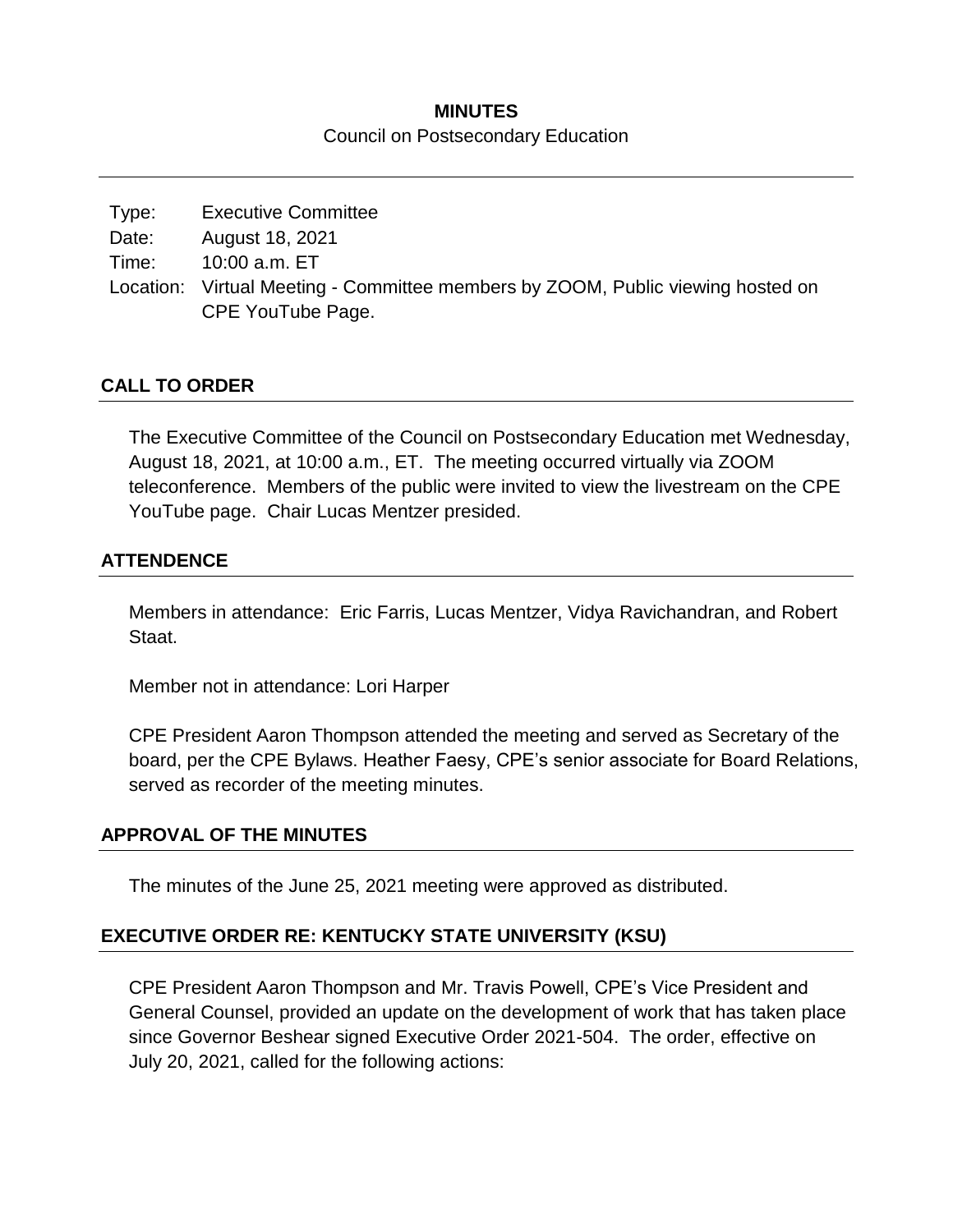- 1. CPE shall provide an assessment of the current financial status of KSU, and shall provide a report to the Governor detailing its assessment prior to providing recommendations concerning appropriations for the next biennial budget.
- 2. To assist CPE in performing its assessment, KSU shall provide CPE access to any records CPE deems necessary to preparing its assessment.
- 3. CPE shall assist the KSU Board of Regents in developing a management and improvement plan with goals and measurable metrics, which shall be subject to the approval of CPE. The management and improvement plan shall be designed to assist with organizational and financial stability. The management and improvement plan shall provide for continuing oversight by, and reporting to, CPE concerning the implementation of the plan.
- 4. CPE shall make recommendations to the KSU Board of Regents concerning the KSU administrative structure and leadership.

The Council is currently working with the KSU Board of Regents and will provide regular updates to the Executive Committee and the Council.

# **DEVELOPMENT UPDATE ON BIENNIAL BUDGET REQUEST**

Dr. Bill Payne, CPE's Vice President of Finance and Administration, provided a development update of the 2022-24 biennial budget request. He reminded the Committee of the components and amounts of the request approved and submitted for previous biennium, and he discussed the development timeline before the Council's scheduled approval date of November 5, 2021.

## **OVERVIEW OF SEPTEMBER 14, 2021 MEETINGS**

Ms. Lee Nimocks, CPE's Vice President and Chief of Staff, presented an overview of the Council meetings planned on September 14, 2021. This includes meetings of the Executive Committee, the full Council, and the kick-off of the Governing Board Equity on Student Success Academy, which is hosted by AGB and the Gardner Institute.

#### **COLLEGE AFFORDABILITY**

Chair Mentzer stated that his two priorities during his leadership on the board is college affordability and financial literacy. The Committee engaged in a discussion on these two areas and discussed ways to highlight them, including regular updates of work from the Continuum Education Continuum.